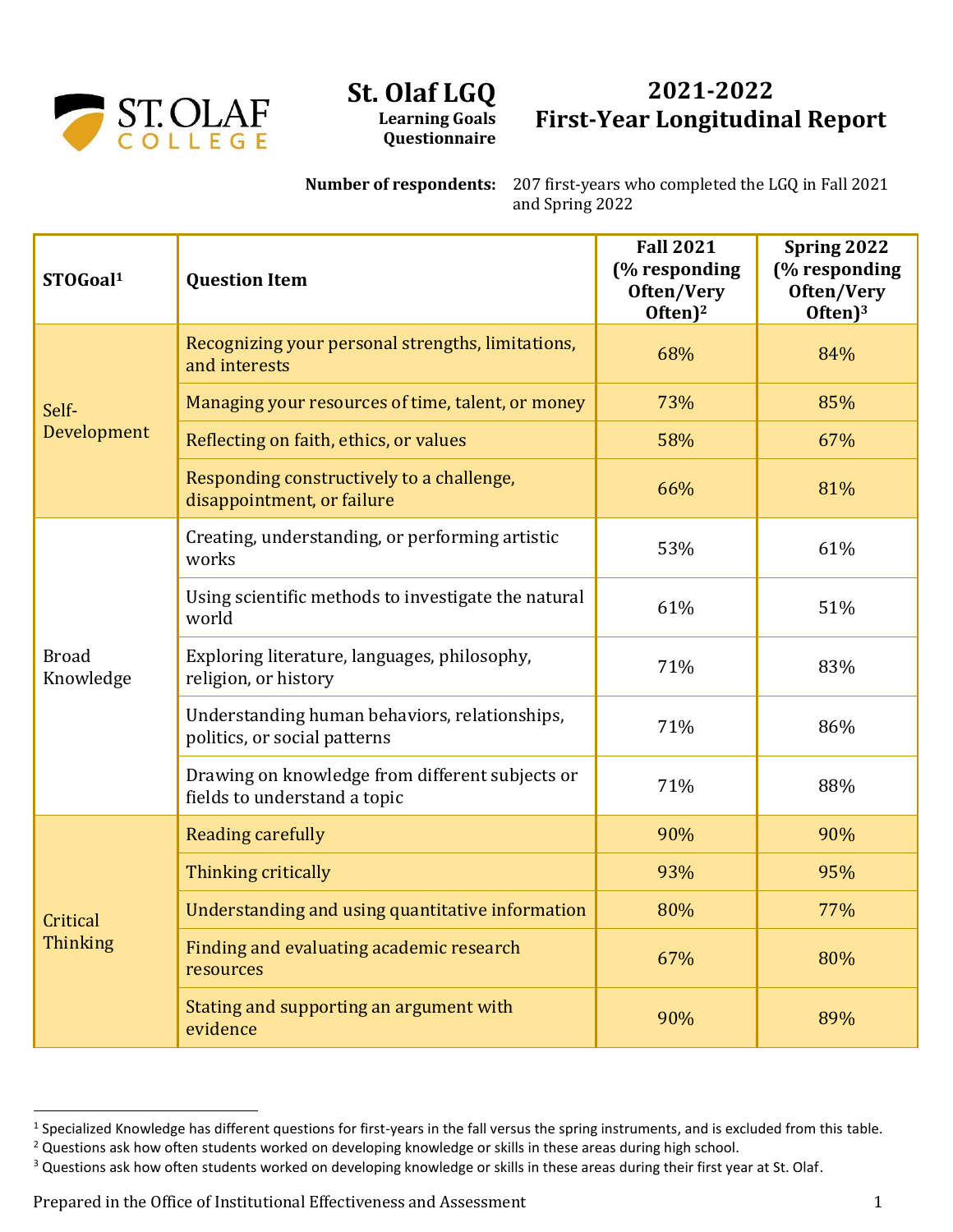| Communication<br>and<br>Collaboration                                                    | Writing clearly and expressively                                                     | 87% | 90% |
|------------------------------------------------------------------------------------------|--------------------------------------------------------------------------------------|-----|-----|
|                                                                                          | Speaking persuasively and confidently                                                | 63% | 70% |
|                                                                                          | Listening thoughtfully                                                               | 89% | 92% |
|                                                                                          | Understanding and expressing ideas in more than<br>one language                      | 56% | 74% |
|                                                                                          | Working effectively with others to accomplish a<br>goal or complete a project        | 80% | 79% |
| Connecting and<br>Applying<br>Learning<br>(Integration<br>and<br>Application)            | Thinking creatively                                                                  | 77% | 84% |
|                                                                                          | <b>Solving problems</b>                                                              | 90% | 90% |
|                                                                                          | Connecting information and ideas from different<br>sources or experiences            | 87% | 91% |
|                                                                                          | Applying your knowledge to new situations or<br>problems                             | 84% | 92% |
| Responsible<br>Engagement                                                                | Being a good family member, friend, or neighbor                                      | 84% | 86% |
|                                                                                          | Working to make a difference in the local<br>community                               | 64% | 40% |
|                                                                                          | Understanding and responding to global systems<br>and challenges                     | 51% | 55% |
|                                                                                          | Interacting effectively with people from cultural<br>backgrounds other than your own | 62% | 81% |
|                                                                                          | Analyzing and applying ethical principals in<br>making decisions                     | 74% | 80% |
| Discerning and<br><b>Pursing Life's</b><br>Purpose<br><b>(Vocational</b><br>Discernment) | Reflecting on your learning experiences and<br>outcomes                              | 70% | 85% |
|                                                                                          | Using many resources to establish goals and make<br>plans                            | 60% | 78% |
|                                                                                          | Developing a sense of vocation                                                       | 47% | 66% |
|                                                                                          | Preparing for continued learning throughout your<br>life                             | 77% | 87% |